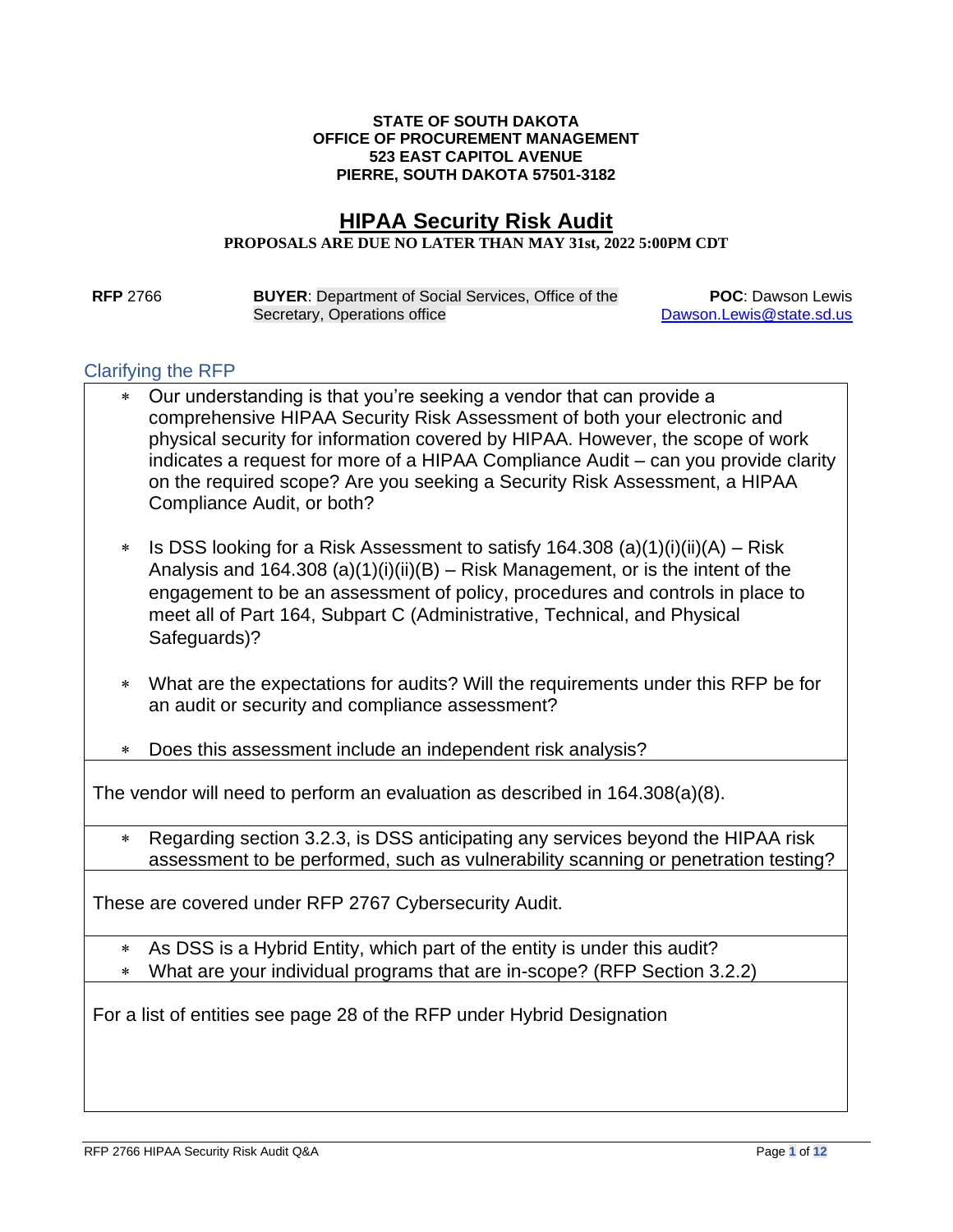Does DSS anticipate remediation consulting between bi-annual assessments?

We would like this to be presented as an optional service. Include as an attachment labeled "Optional Bi-annual assessments" with its own cost proposal.

- What is the approximate budget?
- Does DSS have a budget they are willing to share with the potential vendors?

We choose not to share the budget

 Is there currently an incumbent company or previous incumbent, who completed a similar contract performing these services? If so - are they eligible to bid on this project and can you please provide the incumbent contract number, dollar value, and period of performance?

Yes. They are eligible to bid and have been doing parts of this for 15 years. That said this is a true RFP whose purpose is to look at new firms to see if there are better ways to perform these reviews.

 Page 5, 3.0 Scope of Work, Item 3. 2.2. Are you seeking how we might do things differently if you add individual programs to the project?

What we are looking for is your methodology how you would look at programs not already in scope to determine if they should or should not be added to a HIPAA review

 Page 5, 3.0 Scope of Work, Item 3.2.3. Are we to assume that this is the entire DSS agency IT infrastructure or a specific segment?

Similar to the above question, we are looking for your methodology of how you would assess our systems.

The goal of 3.2.2 and 3.2.3 is to leverage vendor expertise to find areas we have overlooked.

We are wanting to know *how* you would look for such "holes"

 Section 6 'Proposal Evaluation & Award Process' lists the criteria in order of importance. Can you provide a detailed weighting of each line item?

The greatest weight will be given to 6.1.1 through 6.1.5

- Are delivery timeframes flexible?
- \* In regards to 3.6 "the initial audit report should be delivered by September 30, 2022" Does initial equate to Draft/first iteration of report for DSS comment prior to finalizing? If yes, does DSS have a final delivery date to target?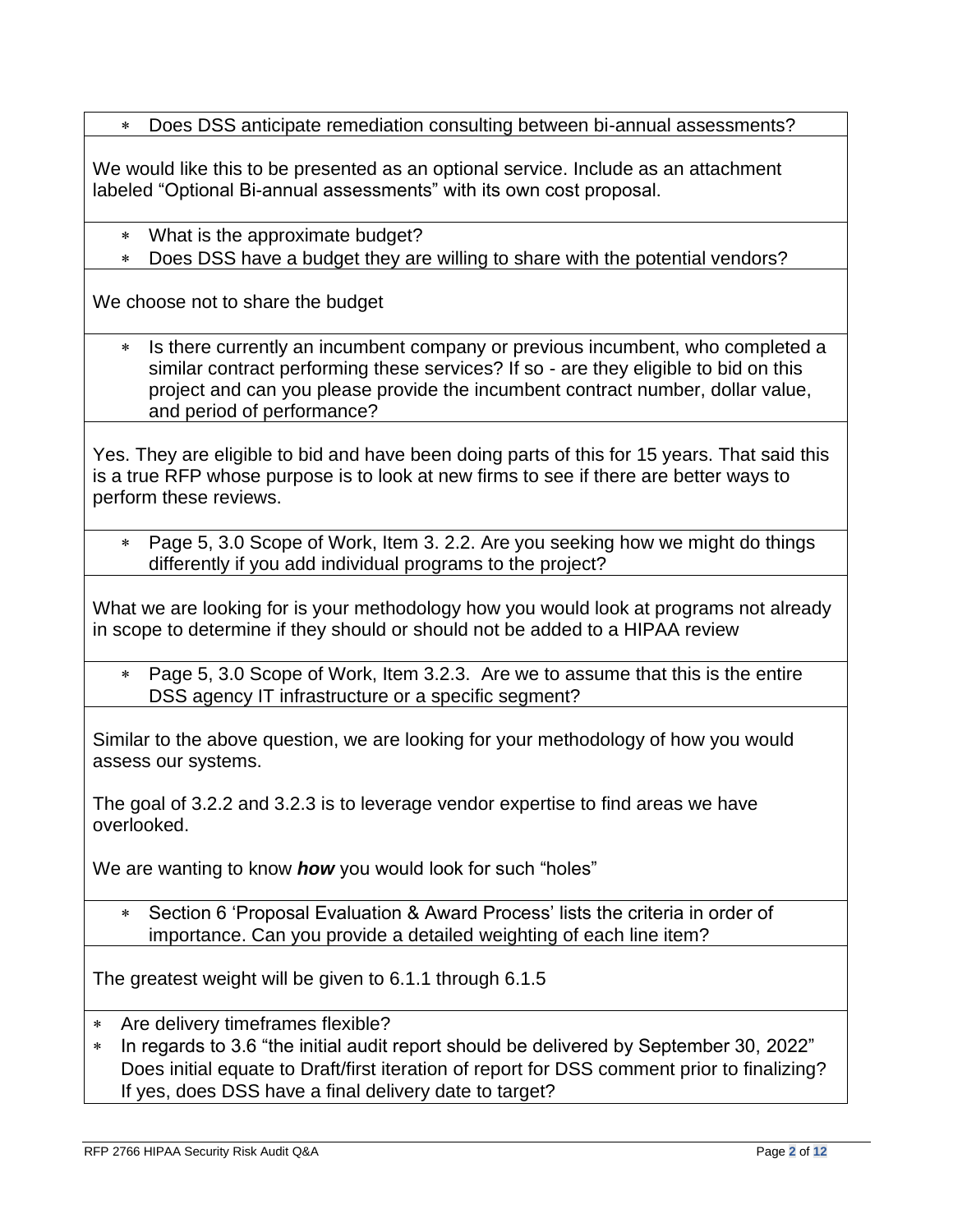Initial in this case means the first completed report in what we hope will be a series of four reports over the coming 7 years.

### Do you allow sub-contracting?

Yes. They will be subject to the same policies on background checks and security guidelines that you as the main contractor are. You must clearly delineate how you propose to use subcontractors.

 Sections 3 and 4 do not mention the proposer's personnel. But 6.3 reads, "The qualifications of the personnel proposed by the offeror to perform the requirements of this RFP, whether from the offeror's organization or from a proposed subcontractor, will be subjectively evaluated. Therefore, the offeror should submit detailed information related to the experience and qualifications, including education and training, of proposed personnel." So the question is where in the proposal do you want to see information about our personnel? In the Detailed Response section?

We do not have a fixed standard for this. Typically, what we see is that vendors will mention key staff in their detailed response. Then towards the end of their proposal provide their resumes.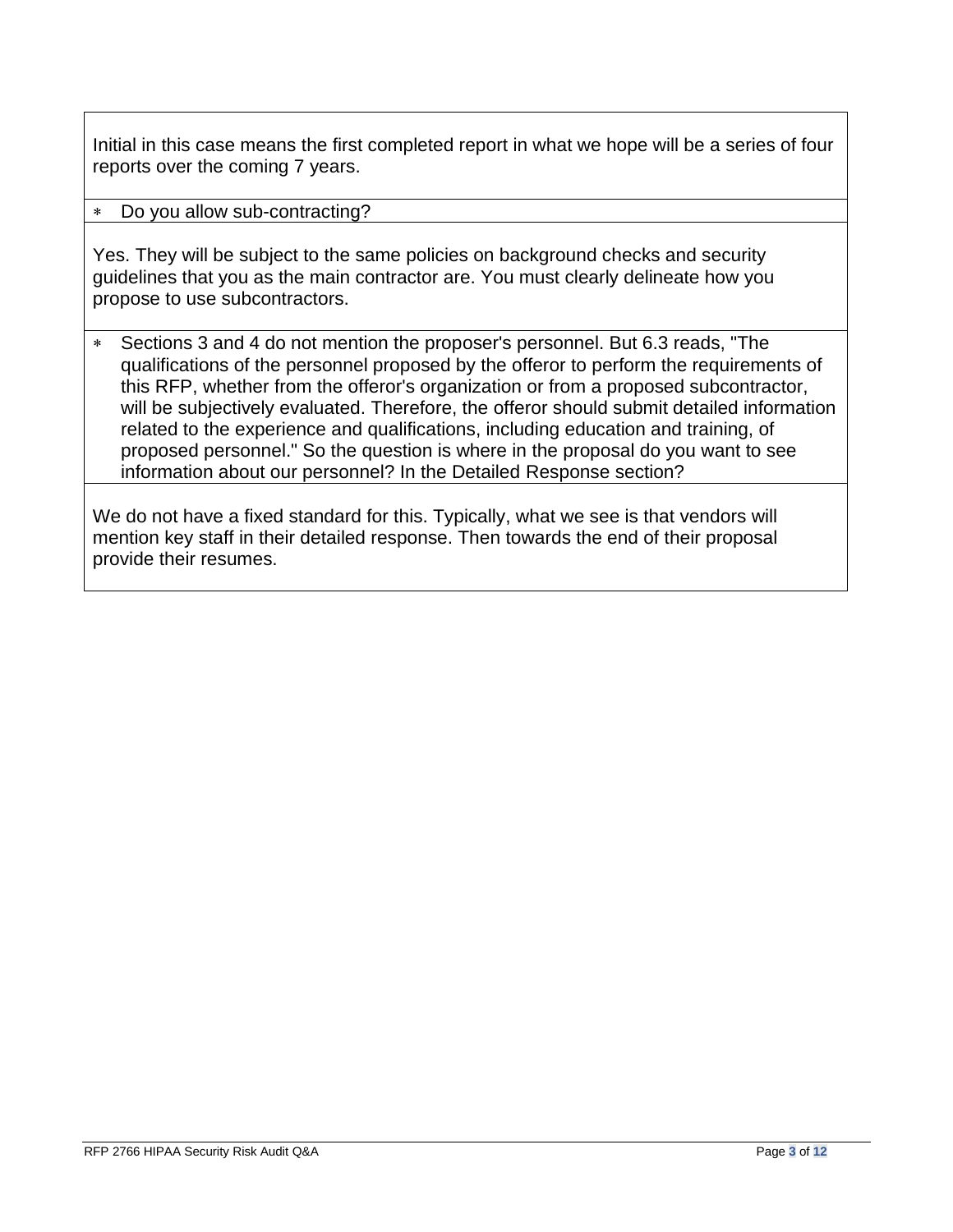## **Physical**

- Physical Street address for each location
- How many physical locations need to be assessed?
- How many locations/buildings are included for this assessment?
- \* How many physical locations?
- How many physical locations included in the in-scope environment to be assessed?
- Estimated Square footage of the location
- How large is each physical location that needs to be assessed?
- Total Number of Employees
- Average daily census (Avg # of PT at this location)

We will have physical reviews of security at the Human Services Center (HSC) in Yankton, South Dakota and at the Richard Kneip Building in Pierre, South Dakota.

There are approximately 500 employees at HSC. Approximately 300 in the Kneip building*.*

HSC – approximately XXXXXX in 15 buildings on campus Kneip – approximately 32,000 sq ft

 Our understanding is that you're looking for our response to our approach to on-site visits. Do you anticipate the vendor visiting all sites or conducting a sampling? If sampling, do you have a preferred percentage of sites to be sampled?

*Section 3.2.4.3 states 'If planning on-site visits, what is your plan for our offices outside of Pierre. See Attachment D – Town and Cities with DSS Offices' –*

Can you please provide the number of interviews that are expected for each office?

- Page 5, 3.0 Scope of Work, Item 3 2.4, Physical Safeguards. Are you allowing inperson reviews for this element of the project?
- What is the expectation for percentage of sites being checked? (RFP Attachment D)

Only the two sites mentioned above.

- \* Is there on-site storage of paper medical records or other PHI?
- Does each facility have defined method for proper destruction of PHI?

Yes, to both

Total Number of Providers

Not sure as to what this is asking. The assessment is limited to the DSS entities that are part of our Hybrid Designation and BIT as both a Business Associate and provider of our IT resources.

RFP 2766 HIPAA Security Risk Audit Q&A Page **4** of **12**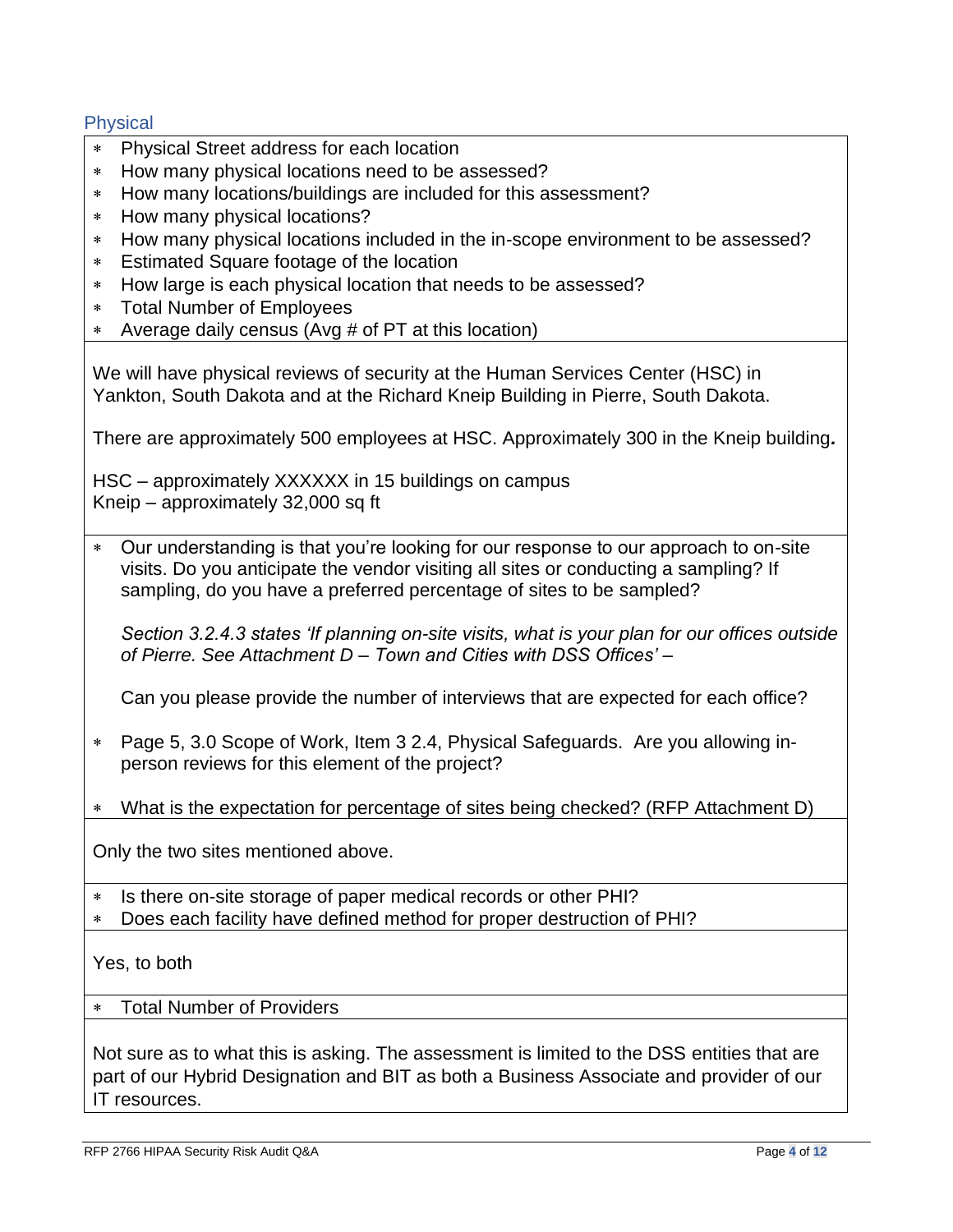# Will the Organization provide an escort with appropriate access to all secure areas?

Yes

## Administrative Safeguards

\*Does the Organization have designated Privacy and Security Officials?

\*Have DSS assigned responsibility for implementing and maintaining the policy & procedures for HIPAA compliance and ePHI related data security? If yes, who is responsible?

Yes, our Legal Division

- Total number of policies
- How many cybersecurity policies are in-place for the in-scope environment?
- Are there any information security functions that exist already in DSS that work on RISK mitigation/treatment plans?
- What is the approximate size (number of policies and/or page count) for the HIPAA Privacy and HIPAA Security manuals for both HSC and DSS?

Please refer to Attachment G BIT Information Technology Security Policy (ITSP) [https://dss.sd.gov/docs/rfp/2766/RFP\\_2766\\_ATTACHMENT\\_G.pdf](https://dss.sd.gov/docs/rfp/2766/RFP_2766_ATTACHMENT_G.pdf)

Average number of policies reviewed and edited annually.

How many cybersecurity policies are in-place for the in-scope environment?

Please see Attachment G BIT Information Technology Security Policy (ITSP) [https://dss.sd.gov/docs/rfp/2766/RFP\\_2766\\_ATTACHMENT\\_G.pdf](https://dss.sd.gov/docs/rfp/2766/RFP_2766_ATTACHMENT_G.pdf)

 Do you have Risk Management procedures in place that require a Risk Assessment be completed to evaluate compliance with the HIPAA Security Rule?

To this point we have used our regular audits that comply with Federal regulations as our basis for evaluation. We do not have a separate state policy.

 Do you perform periodic technical and non-technical evaluations of the HIPAA standards under this rule and in response to environmental or operational changes affecting the security of ePHI?

BIT is our BA as it relates to DSS's databases, network, applications, email gateway, and our ePHI; and that they conduct technical assessments as IT changes are made.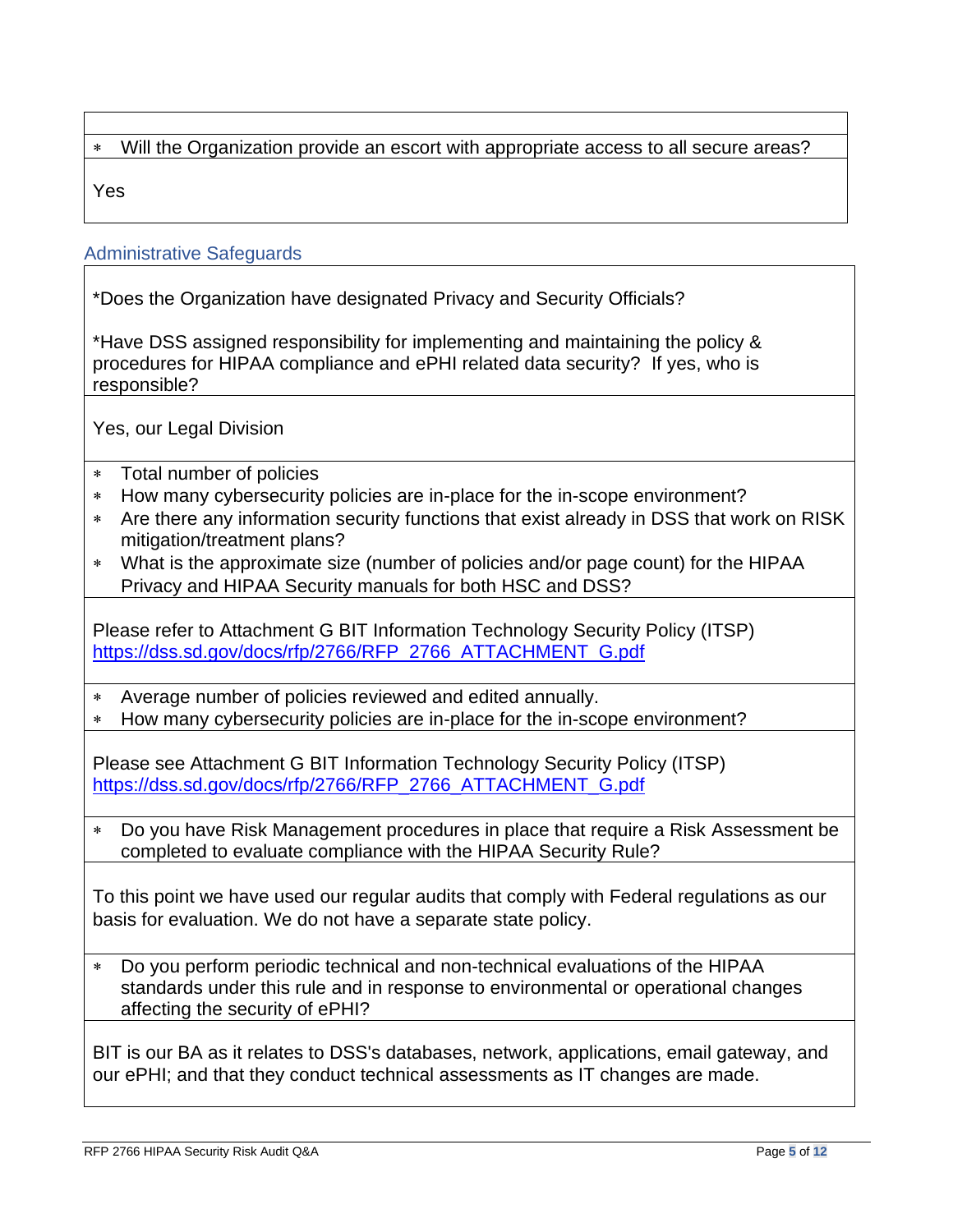Who in the Organization manages policy approvals?

Our Legal Division

May we request a sample of annual HIPAA Training?

We are currently onboarding a new provider so we do not have material to share at this time.

When was the most recent Security Risk Assessment conducted?

2017

Does the Organization have defined Business Continuity and Disaster Recovery Plans?

Yes

- Does the Organization have Incident Response procedures, are they tested, if true what frequency?
- Do you have policy & procedures in place to respond to emergencies that damage systems containing ePHI?

Yes. However, we do not have regular tests

 Does the Organization have a defined process to manage Business Associate Agreements?

No

 Do all Business Associates use the DSS BAA template, or are there agreements using the Business Associate's template?

They use our template

- Business Associates. Are there multiple Business Associate Agreements to review?
- Section 3.8 states 'This work will NOT include reviewing any of our Business Associate partners. However, we expect that you will review our Business Associate Agreements to verify they are in compliance' - Can you provide approximately how many Business Associate Agreements need to be verified?
- How many business associate agreements will be reviewed? (RFP Section 3.8)

Unknown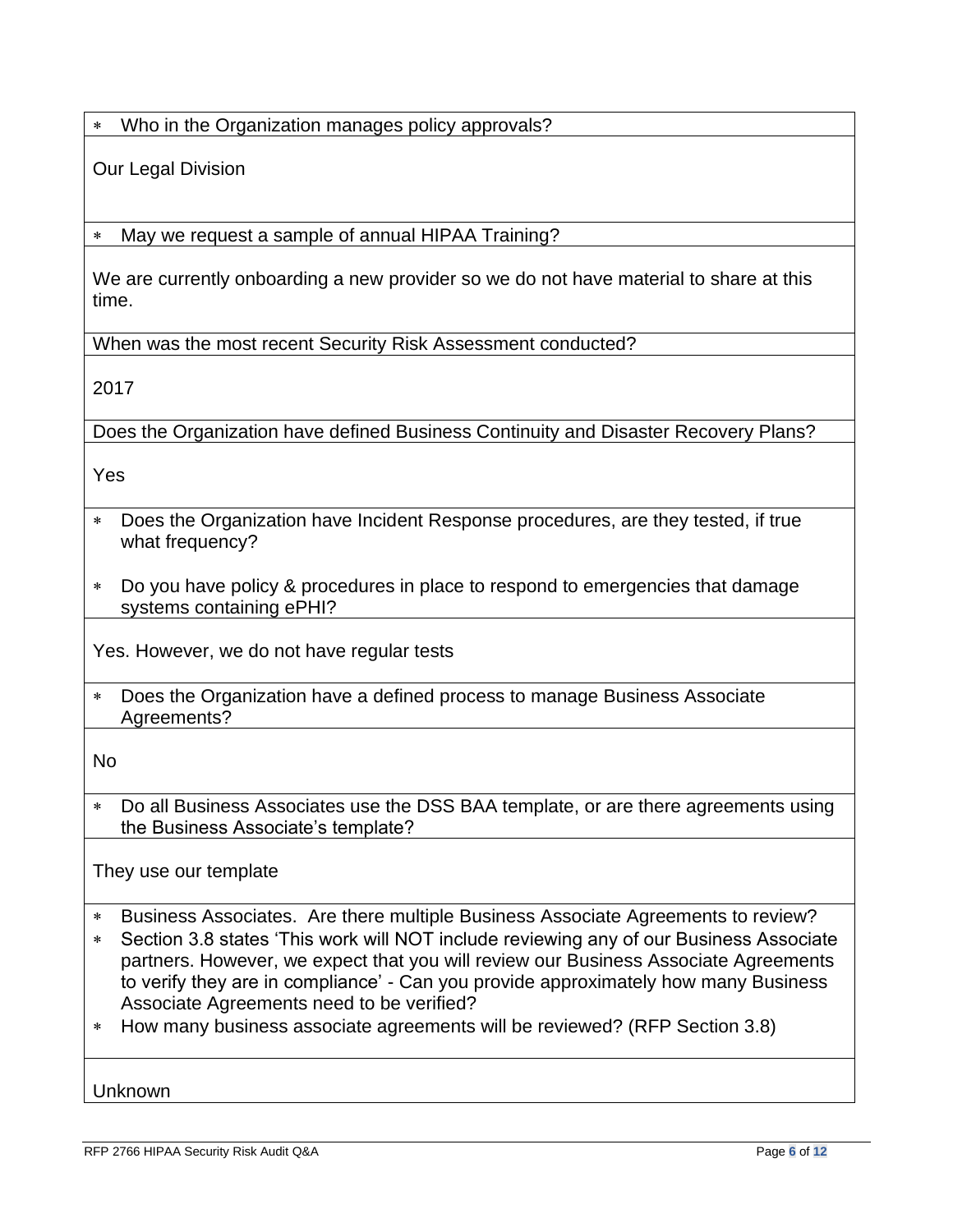Page 6, 3.0 Scope of Work, Item 3.3, Privacy/Security. What is the size of these manuals for both HSC and DSS?

43 and 69 pages respectively.

 Do all other divisions conducting covered functions, as identified in Attachment C, adhere to the HSC or DSS HIPAA Privacy and HIPAA Security manuals?

Yes

 Are company policies and procedures standardized across the health care/CE and BA components of this assessment?

Policies within DSS are standardized based on the Federal regulations. BIT, as our Business Associate, is compliance with those as well.

 Are the IT and security team functions standardized across the health care/CE and BA components of this assessment?

As stated above, we standardize on the Federal requirements.

 Are there specific State cybersecurity requirements that need to be considered as part of this assessment?

No.

## Technical Safeguards

- Has the Organization implemented a standard cybersecurity methodology e.g. NIST, ISO, SOC?
- Are DSS currently having the Management/Technical & Operational controls in alignment with HIPAA compliance requirements?

Our overarching standard is NIST. However, various Federal agencies have their own detailed version of compliance for us to follow. For example, IRS; CMS; SSA; FBI and others.

 What security measures are currently used to safeguard ePHI. Are the controls configured and used properly?

DSS has a number of systems that host ePHI. They use a variety of technologies and hosting environments which impact the controls in place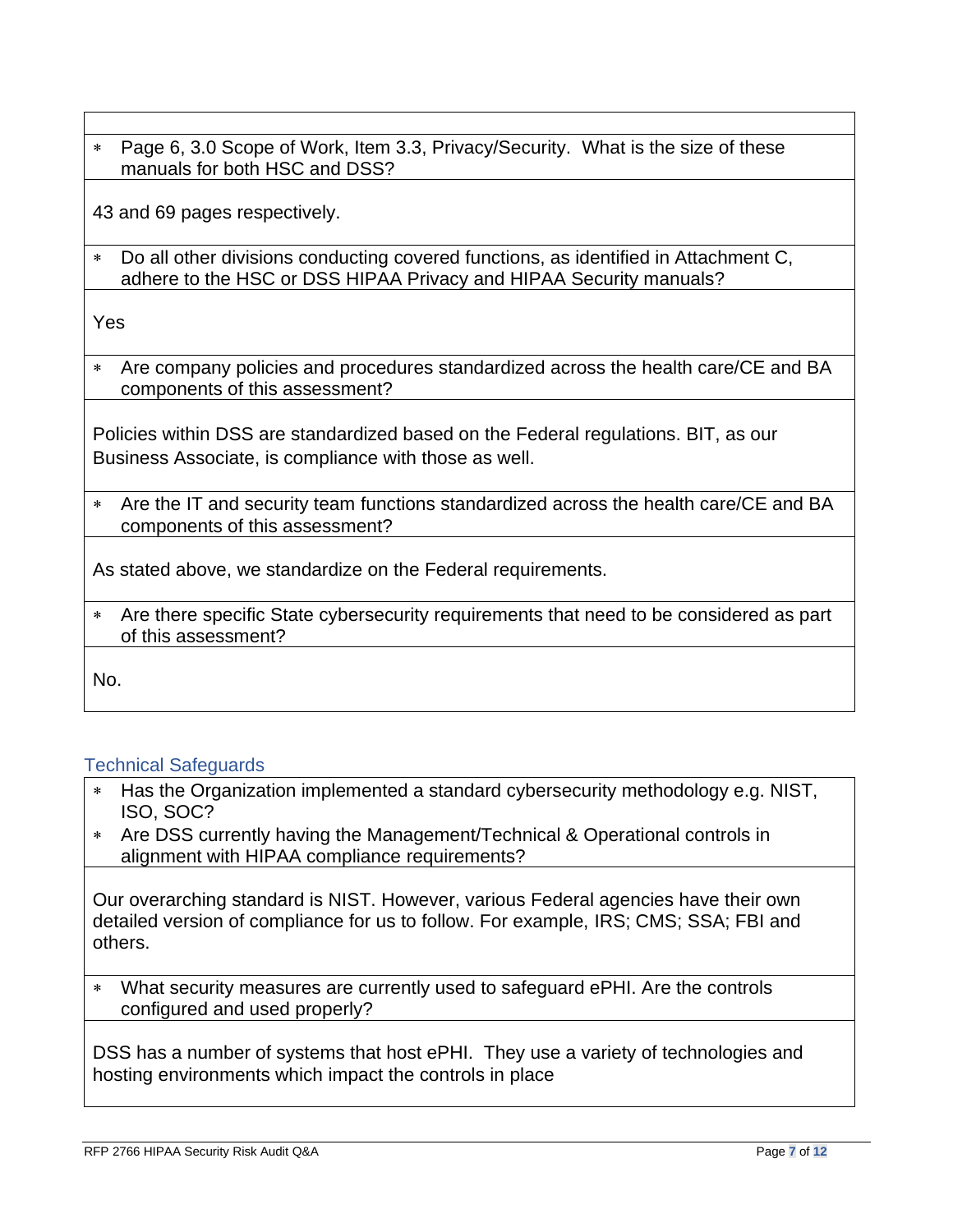Can the Organization provide an overview of Access Controls procedures?

DSS has a number of systems that host ePHI. They use a variety of technologies and hosting environments which impact the controls in place.

- Description of Tools and Resources to manage the Technical Safeguards e.g. Azure, patching, Antivirus/Malware, Threat/Vulnerability management and end point protection and management
- Does DSS have an enterprise risk management tool already in place, or a preferred tool/system for audit results and remediation tracking?

Such tools are under the control of BIT. They are in the process of adding an automated system to insurance compliance.

- When was the last Audit of User Activity performed?
- How many risk items were identified as part of the Security Risk Assessment performed for just the Human Services Center?

503 items total were identified.

 Has the organization developed a standard practice for encrypting data in transit and at rest?

DSS has a number of systems that host ePHI. They use a variety of technologies and hosting environments which impact the controls in place.

\* Is ePHI/EMR stored in Organization managed network/storage environment or is it a Cloud/SaaS based solution?

DSS has a number of systems that host ePHI. They use a variety of technologies and hosting environments which include BIT hosted, Cloud hosted, and SaaS.

 Does the organization have baseline configurations for all IT assets, with defined change management procedures?

DSS has a number of systems that host ePHI. They use a variety of technologies and hosting environments which impact the controls in place.

\*Have you conducted penetration testing? \*Should website penetration testing be included in the quote? (RFP Section 3.2.3.1.4.1) \*When was the last Penetration test performed? \*When was the last time risk assessment was performed by any third party/agency?

The last penetration tests were conducted in 2021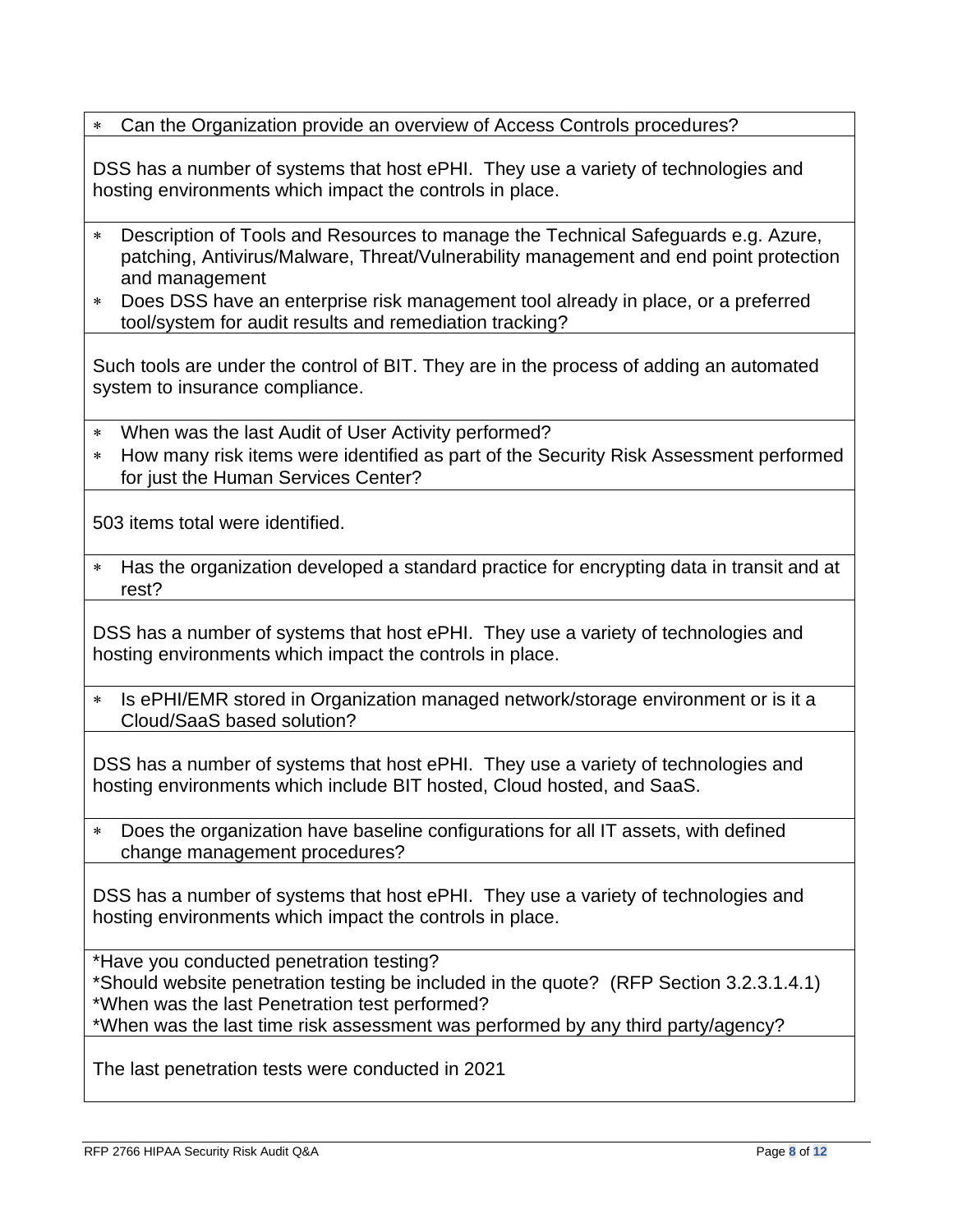- Do you have a documented inventory of assets, technologies, databases?
- Does DSS have current inventories, network diagrams, and data flow diagrams for which systems store or transmit ePHI?
- Can you provide how many applications or information systems are in scope?
- Will there be a certain number of in-scope systems/applications that will require a focused or detailed review of applicable security domain standards?

DSS has a number of systems that host ePHI. Quality of the documentation on these systems vary based system age and who maintains the system.

The successful vendor will be given all the information that we have available.

In your proposal you should outline your methodology for inventorying systems.

## **BIT Specific**

- \* If the response does not include providing any software, can you validate that we do not need to include a completed Attachment E as part of our proposal?
- \* Is Attachment E required as part of this submission?
- RFP Questionnaire (Attachment E) pertains to software acquisition, implementation, and support. Is DSS anticipating software to be installed as part of the HIPAA Risk Assessment, or associated procedures?
- Are we expected to complete and submit Attachment E?

If no software is being proposed, NA is an acceptable answer for Attachment E.

 Does DSS anticipate granting read access to systems for the contractor to obtain their own data?

DSS would provide access read access to system through the system interfaces.

Does the Business Associate (BIT) understand their involvement in this process?

Yes

 Will the selected vendor be responsible for managing the Business Associate as well or will DSS manage any requests and questions we have for them?

There will be a Point of Contact (POC) with BIT that the vendor will work with. As needed the DSS POC can and will assist

 Does BIT support DSS in performing security mitigation / Implementing security controls for DSS ??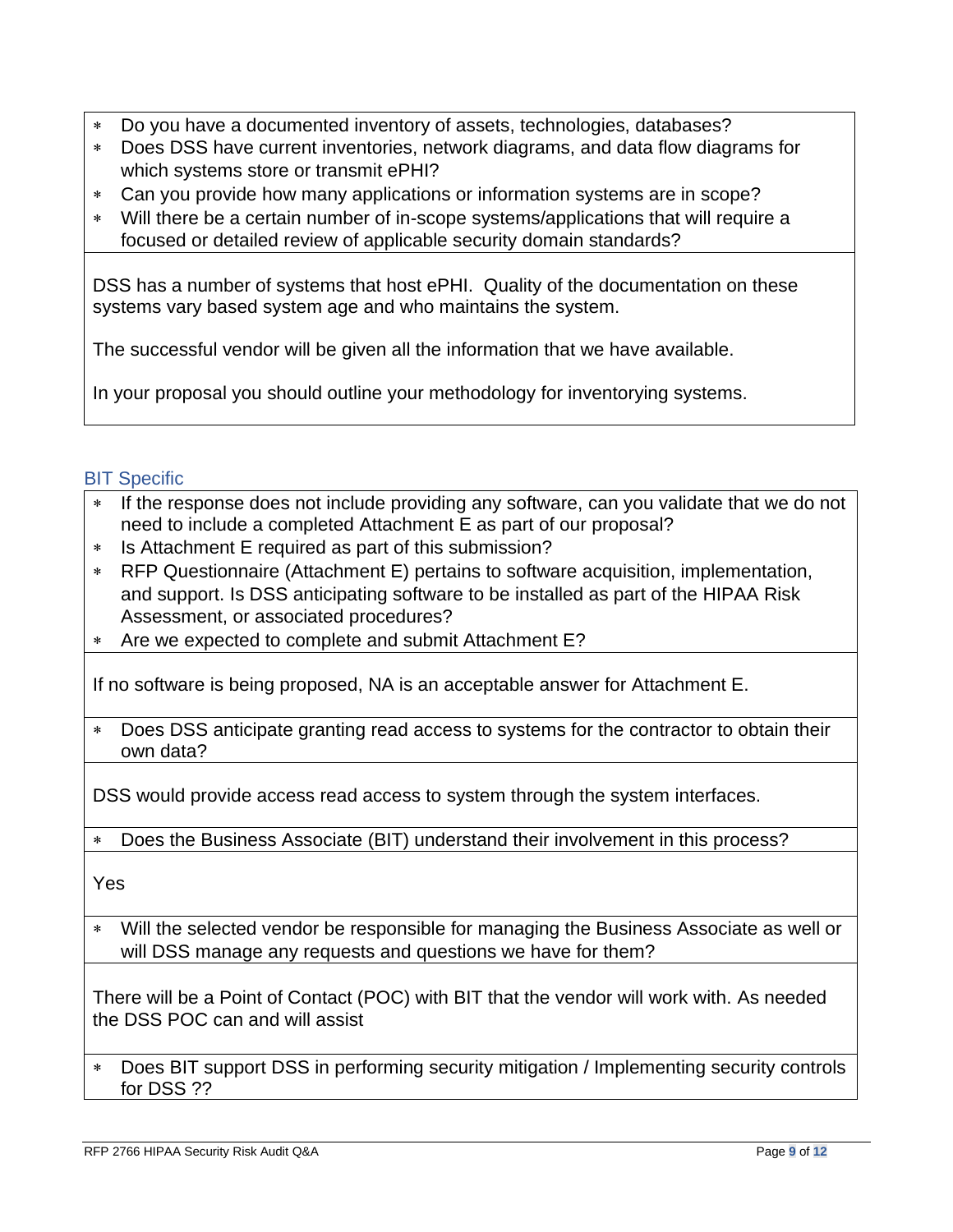Yes, BIT would be the ones to do any work on the network or applications.

- Page 6, 3.0 Scope of Work, 3.7, Business Associate BIT. How large is the electronic environment of BIT? Specifically, what are: The number of Internet facing hosts comprising the internal and external environment (servers, routers, firewalls, IDS/IPS)?
	- o # Servers in scope?
	- o How many firewalls?
	- o How may web sites?
	- $\circ$  IDS/IPS do you utilize one and if so, is it locally managed?
- Can you please provide the current number of infrastructure details (Physical Server, Virtual Server, Network Devices etc.
- What is the aggregate Internet Capacity per location (<300mbps, <1gbps, <4gbps, up to 10gbps)?
- How large is the IP space to be assessed (i.e., range size, how many class Cs, Class Bs, etc.)? Please provide the subnets/IP addresses?
- How may hosts are in scope as part of this assessment (i.e., how many hosts are expected to be live out of the IP space)?
- Approximately how many computer endpoints do you have (desktop PCs, laptops, servers)?
- What is the size of the IT environment?

This information will not be shared without an agreement in place.

- How many staff in BIT that support the in-scope environment to be assessed?
- What's your headcount of users (employees + contractors+interns)? What number/percentage of your workforce resides within organizational facilities?
- \* How many staff in IT within DSS and HCS?
- How many staff in security that support the in-scope environment to be assessed?

BIT staff are not specifically assigned to DSS but support all of State Government. As needed BIT staff can be tasked with helping in the audit.

Are any segments of the in-scope electronic environment in a cloud environment?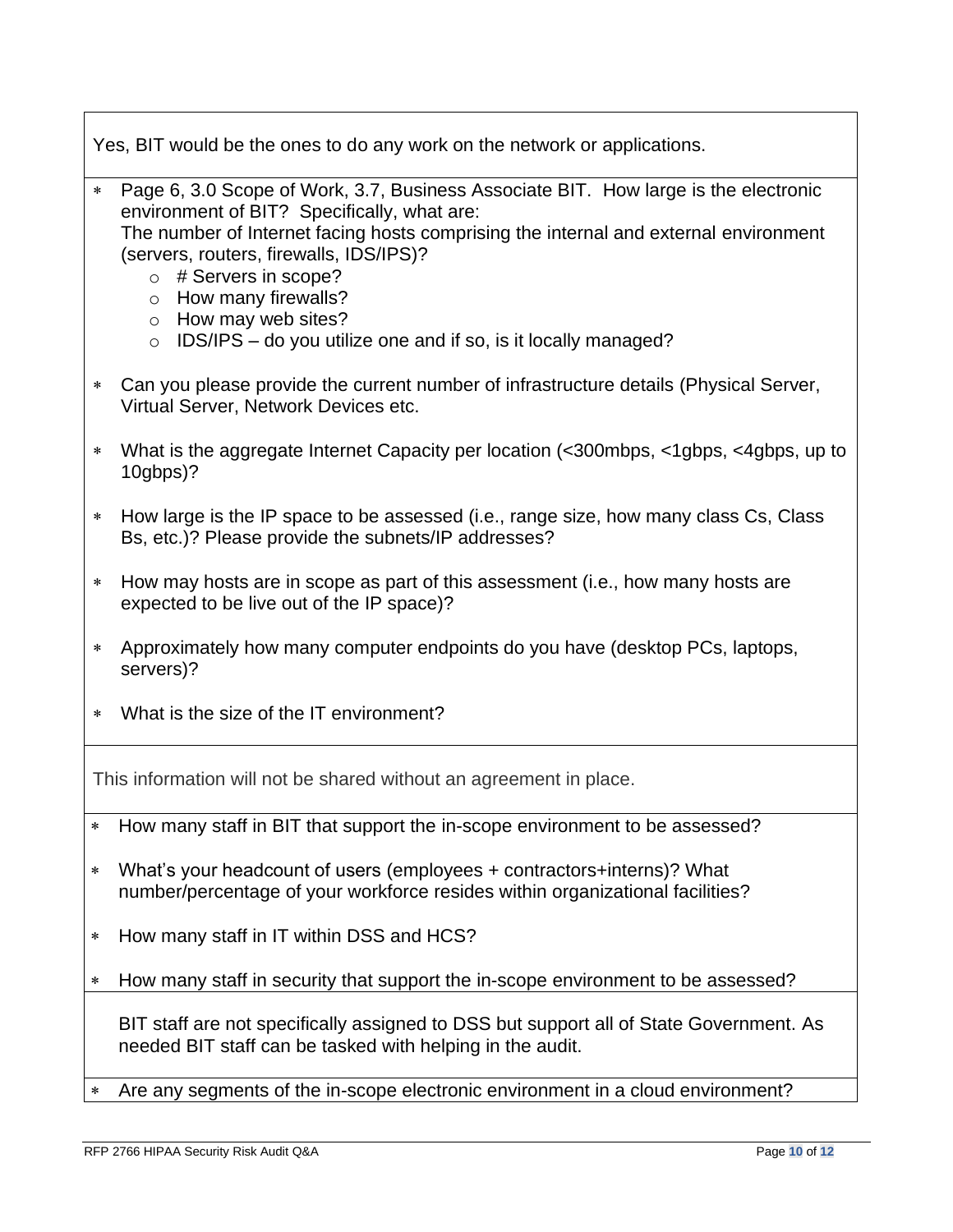- Do you manage your own data Center, or do you utilize any 3rd-party/colocation facilities?
- Are there differences in cloud consumption between locations?
- \* How much (%) of the infrastructure is in the cloud?

The State of South Dakota is in the process of moving our data storage and other services to the Cloud. This will be hosted in house. The environment will be the same at all locations. We are in the process of moving to the cloud but are not complete.

- Please provide from both an internal and external network perspective.
- Can we request a high-level network diagram?

This information cannot be shared without an agreement in place.

 How many applications involved in the transmission, storage, and/or processing of ePHI across the scope?

There are five (5) public facing web applications. We do not have a definite count of the number of internal applications, but it would number in the dozens.

How many Internet-facing sites/applications (URLs) are included in the scope?

There are five (5) public facing web applications.

Would you like any applications tested?

Please include a description of how you test applications. Include a general cost estimate for testing.

- How many employees have remote access?
- What number/percentage works remotely?
- Any in-bound modems (or remote access) in use? How many users?
- Specify the VLAN details how many are included in the Scope?

The number of employees who have Remote access is probably 500 who *can* use remote access. However, on any given day we probably have just a few dozen. Remote access is provided via Microsoft VPN, Netmotion, or Citrix Receiver.

 What database technologies are in use (Oracle, Microsoft SQL, IBM DB2, MySQL, PostgreSQL, etc.)?

Microsoft SQL is the State standard. DB2 on the mainframe? DSS has a number of vendor applications that can use other technologies.